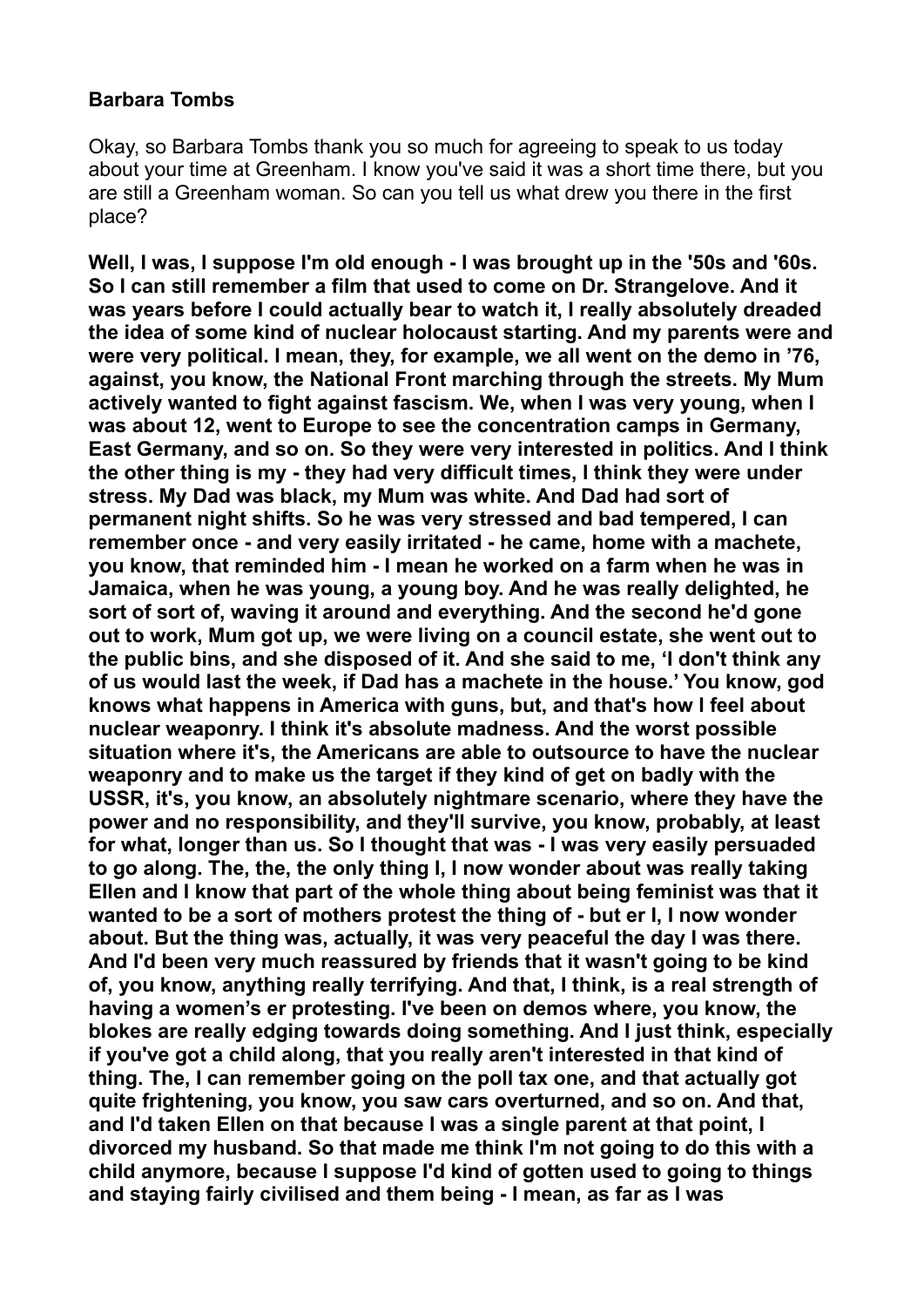**concerned, it's a real, what you wanted to do was to raise the flag, that this issue is happening and shouldn't be ignored. And it's real people are so happy to kind of brush things under the carpet, if they're, you know, they're horrible. And I wanted to deal with it in that way. But I, as I say, I wasn't like the people who were there day in, day out and braving the elements and putting themselves in real danger. So it feels a little bit disproportionate to be being interviewed about it really in some ways.** 

But you went along to show your support. And you know, lots of Greenham women have said that whether you were there from '81 to 2000 and constantly lived there and went to prison and did lots of actions or if you went to do night watch or if you went for a day to show your support you're classed as a Greenham woman, you know you got involved you did what you could.

## **Well I think it's wonderful. Yeah, yeah.**

Yeah. So Ellen did say she was about 11 or 12 months at the time?

**I think so yeah. Looking at the picture she, she learned to walk when she was about one year and one month, and I'd completely left her Dad and was a single parent, by the time she was 15 months. So I think that was before then, because I was holding her and she got heavy. There's only so long that you can carry a baby around with you all day long.** 

Were there lots of other children now on the day you were there?

**I didn't notice so many. I came from with a group of women from Hackney and they were fairly middle class and they were all white women and - as opposed to working class and black - I mean, I'm probably generalising. None of them had had kids yet. So I, I came with a kid.** 

Yeah. And so what did the day look like? Could you just talk us through, you know, did you all get a mini bus up there a coach up there and what, what did you do when you were there?

**I honestly, can't remember, I mean, it's, what 40 years ago, or whatever I really can't - I can remember hedges going past you know, looking at hedges going by, and the mud and just a huge amount of sky compared to London, and lots of people. I've never really gone to out of London festivals even so, you know, just that was kind of quite a - the last time, I think, I remember going hop picking once with a kid on the estate where I lived. And it was a bit like that it reminded me of that, again. It was very friendly. I felt safe there. I felt - but I didn't explore very much. I was just I mean, you know, I was there with a group of friends. So I can remember one of the friends I was with. It just felt - I'll tell you, one of the things about going to that was in the time when I was growing up in the '50s and 60s. My, I think, I'd got used to a kind of fairly low opinion of what women were capable of. My mother, for example, always insisted that women couldn't drive buses. And you could point out a woman**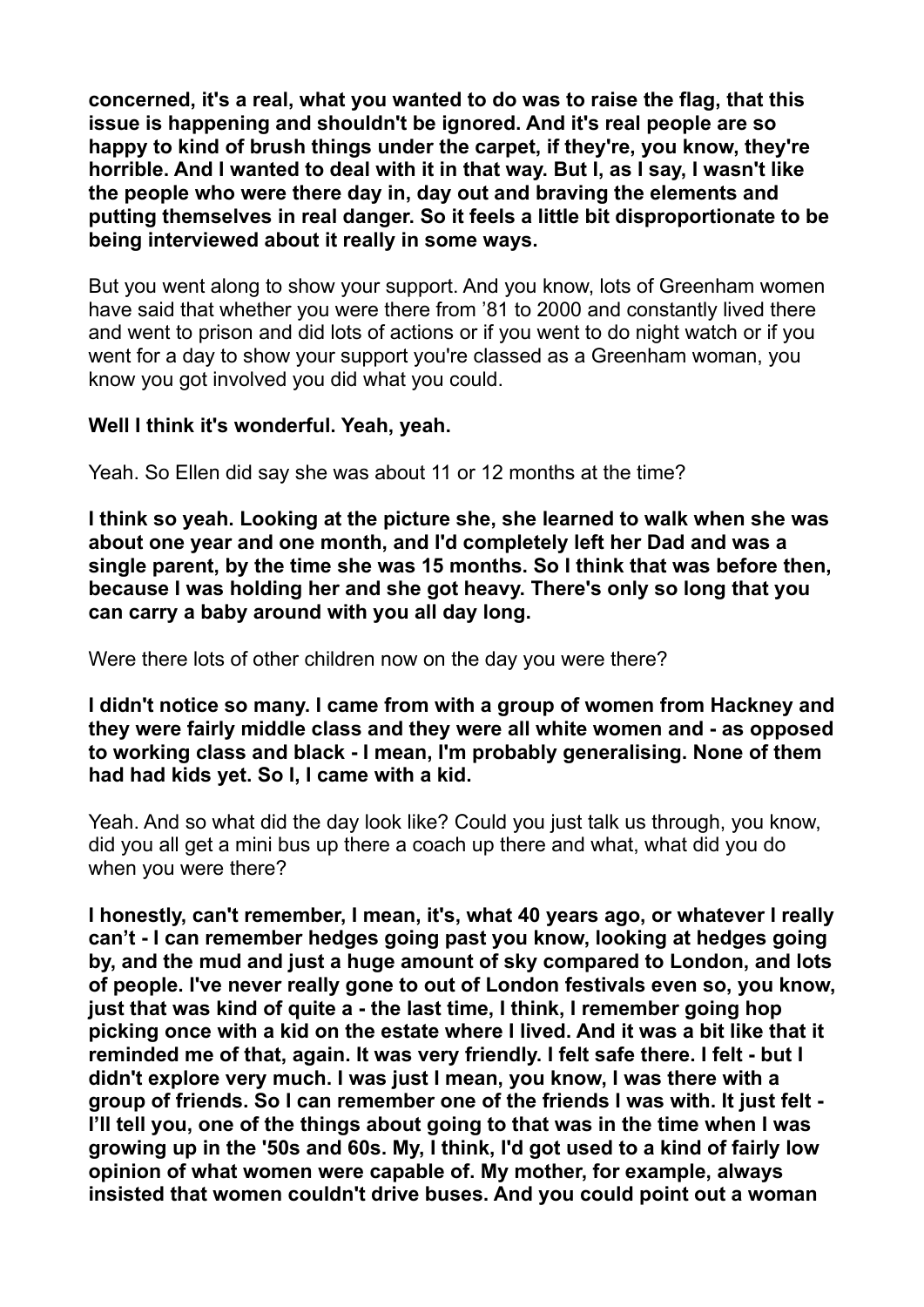**driving a bus. And she said that, not when her periods happen and things like that. So very, very low. You know, there's this background thing, you know, imposter syndrome whenever I did anything - that women can't really do this. And it's - and that was going to Greenham Common, and the events of that because I then left my partner and became independent, looked after myself, got a job and looked after us and everything and actually prospered, were and I think taught my mother a lesson that women can do things by themselves and so on. That was something, that's something I carry away from it. But also as part of what I was learning then. I, I'd been working in a women's aid refuge. And afterwards, a group of women in the anti-natal group, we formed a childcare co-op. And we took it in turns, we all worked part time and took it in turns on our days off to look after the other kids so that we could afford childcare and so on. And I think, I mean, it was still going a couple of years ago, I don't know if it still is now it's called Stepping Stones Childcare Collective. But it was amazingly useful. And Ellen, my daughter is still friends with the kids, she actually went to university with some of the ones who were in our childcare group.** 

Oh wow.

**And it was a a big thing. I kind of my - life totally changed from my expectations. When I was a kid on the council estate and my Mum, women's money was, you know, you, a woman earned enough money to buy food, maybe and groceries and things. But rent and bills and washing machines and things like that were men's wages kind of thing. And the idea of how you were going to live, I mean, this was in the 60s, and I should have outgrown it by the '70s and the feminist movements. But in the back of your mind is the idea that if you don't get married, you're going to have a life of poverty. You're never going to earn enough. My mother wanted to leave my father for a long time. But she said, 'Well, I couldn't afford to bring up kids.' And and you know, there weren't refuges at that sort of point. Though it was for the first couple of years when Ellen was little I was terrified that it was something I couldn't do on my own. And I - it was at the same time that the women's movement was kind of saying yes, we can do things on our own. We're not imposters we are equal in capacity and potential and so and so that was that was something that Greenham Common is kind of, is part of that kind of territory - you know.** 

Yeah.

# **And that day was part of that.**

That's amazing that one day can have such an impact on your life.

# **Well, yes.**

All the other factors as well.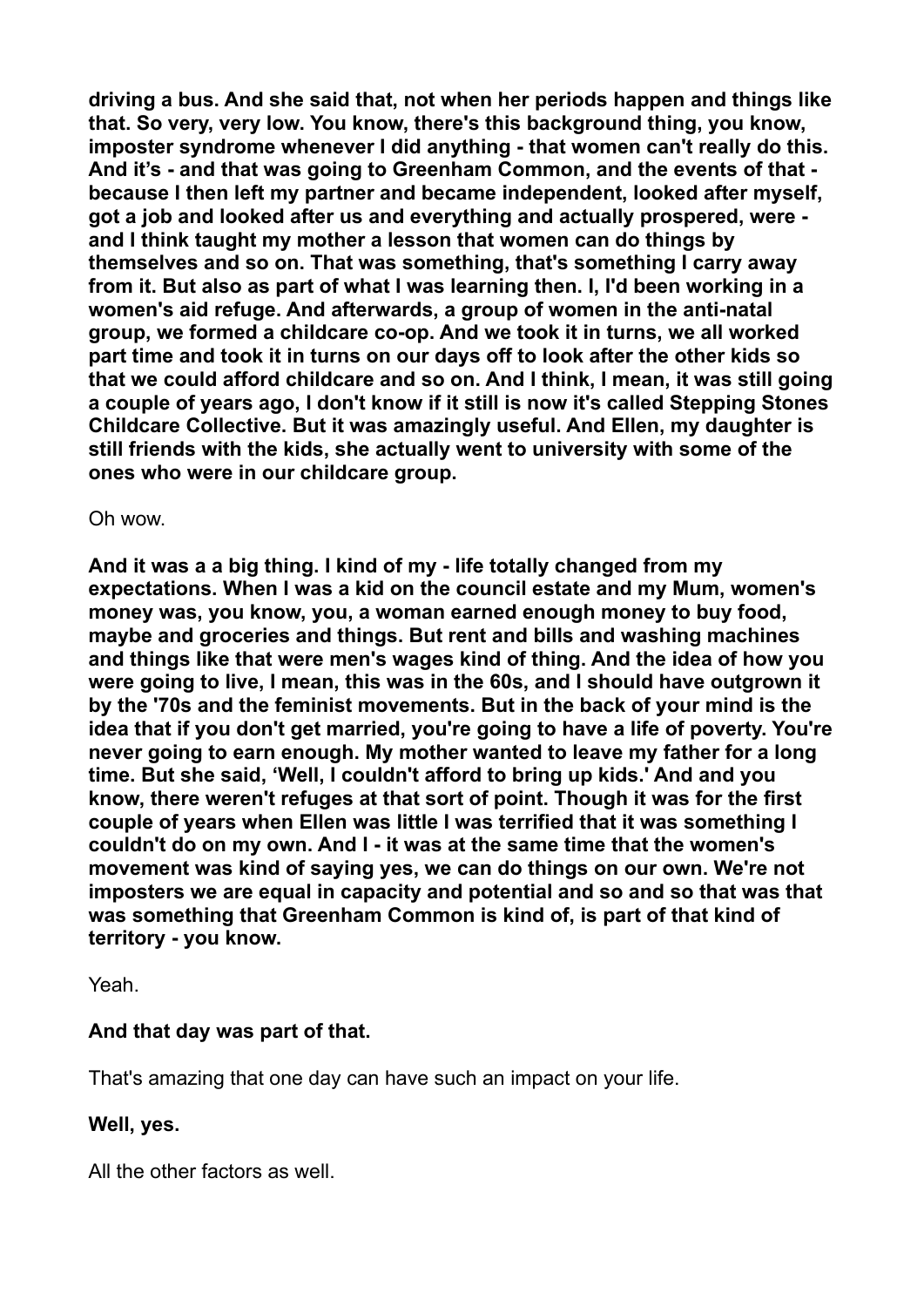**The people I knew then at that time, and like Ginny, for example, who took, took the photo and so on - Ginny was amazingly supportive to me in a, you know, that kind of difficult time. And one of the things, although women didn't, at that time have much earning power - I mean, my earning power was much better because I'd gone to art school, and then I could get a teaching job after that. I, nobody in my family had ever graduated, as far as I know, before that. So I was in a very different situation. The other important thing, which I hadn't realised was I'd stayed in the same area that I'd grown up in. So I had loads of friends around. And whenever I needed help, I had loads of good women friends, you know, they put me up when I first left him. They kind of gave me contact suggestions and things, it was really good. The thing about my generation is your Mum's generation weren't very supportive. Like when I left my husband, my Mum said, 'Well, you've made your bed, you've got to lie on it.' And so on. She knew how bad it was but she still thought that that's exactly, that's reality for a woman and so on. Whereas it's so different now. It's amazing. It's I mean, it's that is something that makes me feel happy, even in these really dark times. That things that they don't seem it in the present, but things have improved on what they were very much.** 

Do you think your Mum ended up being proud of you and what you achieved?

**She told me she did - yes, she said, I can remember her coming around to visit me. I managed to get another flat and everything. Because I was homeless for about nine months, something went wrong, they were supposed to rehouse women in my situation within nine weeks, but the person who filed my thing, broke their leg, apparently, and didn't put it on the computer - I had to actually get a counsellor involved. I had to go to erm, council meetings, and so on, to actually get the whole thing repaired and actually get on the system. But so after nine months, when I actually was rehoused, she came round and looked at my flat, she said, It's good, but you need somewhere bigger,' and 'the rent should be a bit lower.' And everything but I mean, she was, I could see, she was absolutely delighted visiting me in an independent you know, she'd always relied on Dad, you know, to keep her and everything. And she absolutely loved it. And the thing was, when she was a girl, I mean, she told me that her ambition had been - she'd watched those Rosalind, those American films with quite independent women in them - Front Page and with Rosalind Russel and that. And she thought that's what she wants to be she wanted to be a journalist when she grew up. Well, my daughter is a journalist. So we did eventually get there. But it took kind of a leap. I mean, I got to a level where I could actually keep myself and be independent, and choose whether I wanted to be married or not. I am married now. But it was brilliant, actually, knowing I could pay my own bills, I could look after myself, and I wasn't frightened of anything, you know. Because I had a very supportive background and so on like that, and I could earn a living. But Ellen is doing even better. I think she's actually being able to be creative and do things that take, involve risk taking. For example, to get her career started up, she went off to America on her own, and was able to do some journalism from there having kind of put herself into - I've never been able to take that kind of**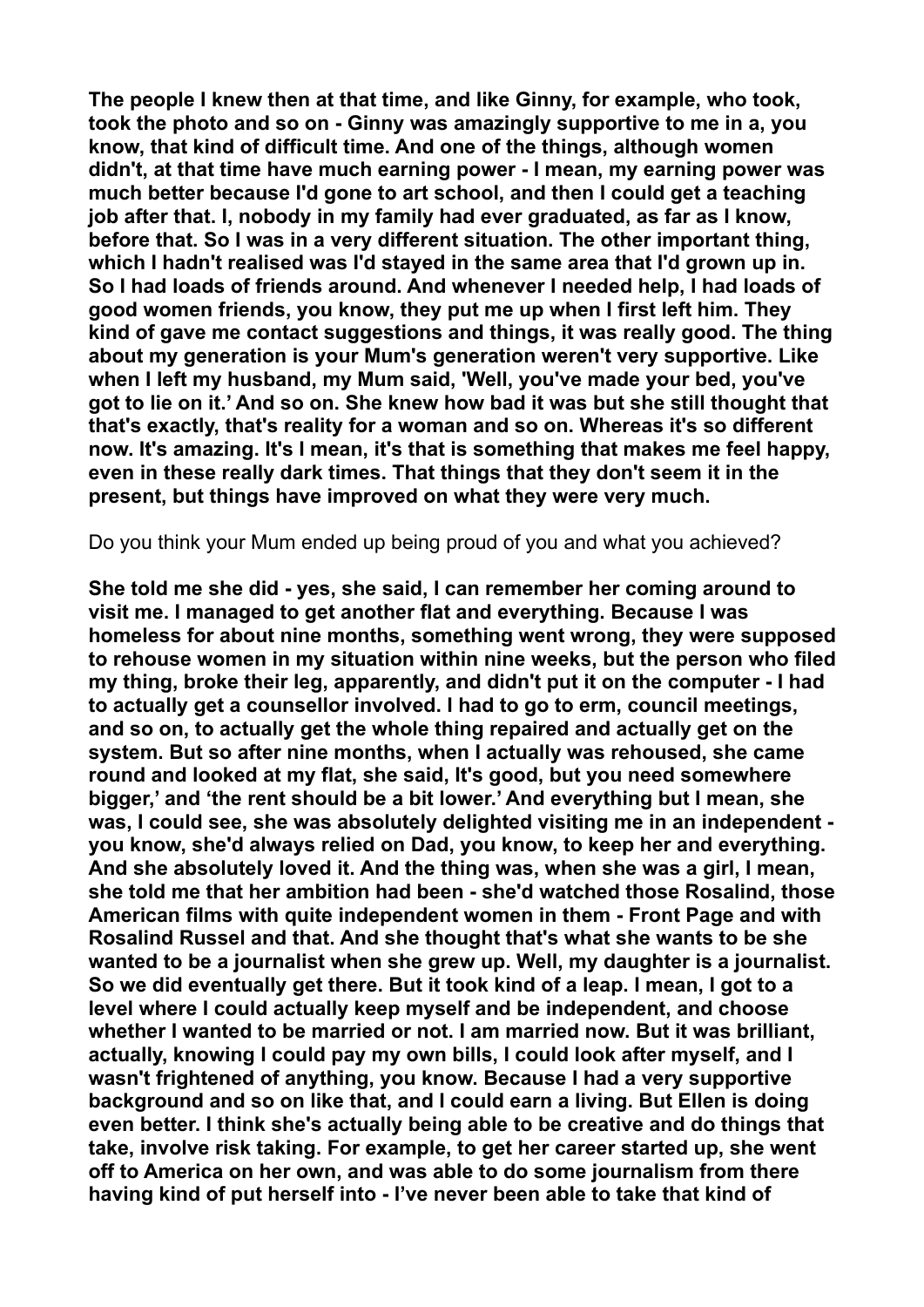**gamble or risk. I always need to know where my money is coming from from week to week. So there's a whole kind of leap up another level.** 

Yeah.

**You know, to be in the world. And I suppose Greenham Common was being in the world and everything, but I was kind of a tiny part in that sort of particular thing.** 

So you said you think things have changed across the years. So how would, how would you compare what things were like then in terms of class? And now, do you think there's, there's more opportunities now really, is what you're saying with your daughter?

**There's more opportunities, and there's a bit more understanding of - there's a lot more understanding of representation of having images of people that you might want to copy or kind of, to make you believe it's possible, rather than banging your head against a brick wall. The other, and the other kind of more understanding is the concept of micro aggressions. It's brilliant. I mean, whenever I would say, you know, I'd get, kind of my hackles would rise when someone asked me where I came from. Because as far as I was concerned, they were saying you don't belong here. You know, they - and if I mentioned that, they'd say you've got a chip on your shoulder. And it kind of fitted into this very negative idea of black women being stroppy and so on. Nowadays, there's a lot more understanding of those kind of, the difficulties of being I don't know, might, yeah, a minority I suppose. There's much more awareness of it generally. You're not kind of living that on your own. And you're, it's spoken of, people understand what you're talking, even if they don't agree with you. At least they understand what you're talking and it's not some kind of mental aberration that you're suffering, or grudge or whatever.** 

Did you notice the difference at the time at Greenham with where you were whether you were in the city and then going to Greenham you know, with experiences of racism or anything like that?

**I can remember, quite often in those sort of situations, people would say to me, 'Why aren't there more black people here?' You know, 'This should matter to you as much.' And I would say, and this is again, I think, not kind of - I, you don't want to be a kind of spokesperson for groups of people. But the thing is, among the women I was with, I think they were, they had a slightly more carefree life than I did. They had - I mean, when I started out before I got a degree and so on before. I had an art degree, by the way, which is really a lunatic thing to have if you're working class. But I mean, when I got a teaching degree, things were fine.** 

Yeah.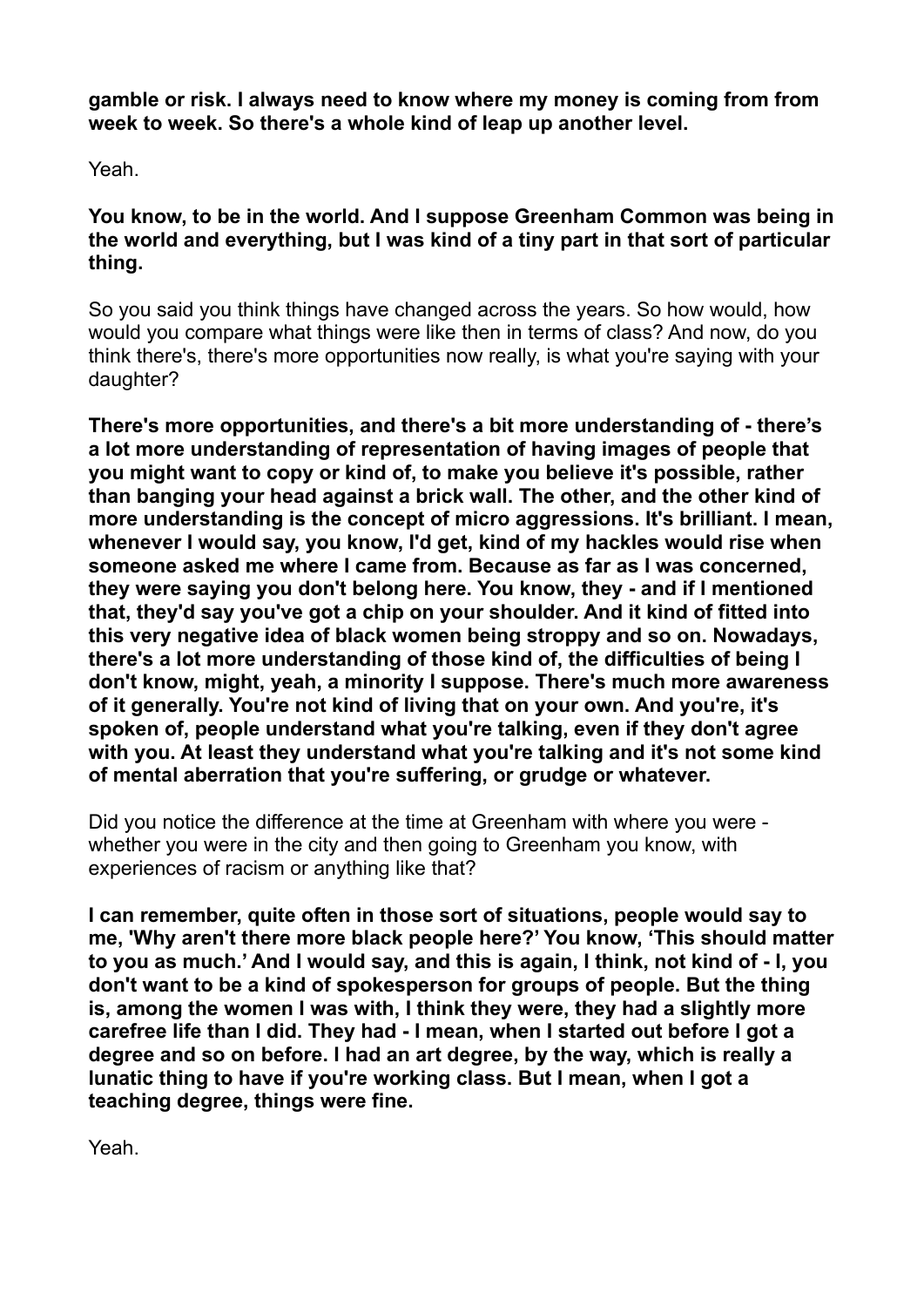**But at that time, they'd say, well, why are you here? And why aren't there more people? And I'd say, well, each day, someone in that position is probably doing a job where people talk down to them all day long, they're doing and doing it for less money than they actually need to live on. They're probably going to have to marry someone whether they like him or not, because they're going to need an extra income. They're going to have kids that they're going to do the, most of their looking after. And when they get a day off, and they're not working, they want to enjoy themselves. They don't see any prospect. I mean, it's not like you can defer pleasure, because it may never come. Watching your Mother's life, I could watch my Mum carrying huge bags being shouted at by my Dad because he was irritated and worn out. By being badly treated. Knowing that they, you'd have to, by some miracle, save money to not have to spend your weekend at the laundrette watching your washing go round ready for next week. You're not going to spend your time off going to a muddy field and Greenham. And if the bombs fall, let it happen kind of thing. It's not like it's going to make this huge difference. This wonderful prospect of your life ahead. I mean, I'm speaking from my from my own perspective. And probably other people have other that some people would take the idea that life's hard, no one's going to look after me except myself, I'm not going to be take any, I don't have the ability to look after anyone other than me and mine. That's a real East End kind of, and quite a Jamaican kind of viewpoint as well. That I I've bitten off as much as I can to actually live my life and stay sane, and stay hopeful and hope for my children that things might be better. Things have been better for me very quickly, and, and for my daughter, but there are loads of people probably still in that situation, I - and going back to it now because it's going to be really expensive for people to go to university, or they're going to have a massive debt. Which I mean, I know I probably exaggerate the difference between a working class and middle class person, but I can, I used to know at art school, lots of very well off people. And they do things like take risks like Ellen did about going off to America. And if things went wrong, they'd go and live with their parents for ages and it'd be no hardship to their parents to look after them. Their parents might set them up with something. They might have contacts with someone else and your life's not over. In my situation, you put one foot, as it seemed to me in the '80s, if I put one foot wrong, if I got caught by the police or something like that, all future prospects of anything other than the hardest possible life, you'd have fulfilled everybody's idea of what a black person is like, or working class person is like. And you could, you could watch your friends who were your equals at school actually doing better, and you staying where you are. So it's kind of, you really don't want to gamble on anything.** 

Yeah. Absolutely.

**So you don't make much use of your opportunities, I think in that way.**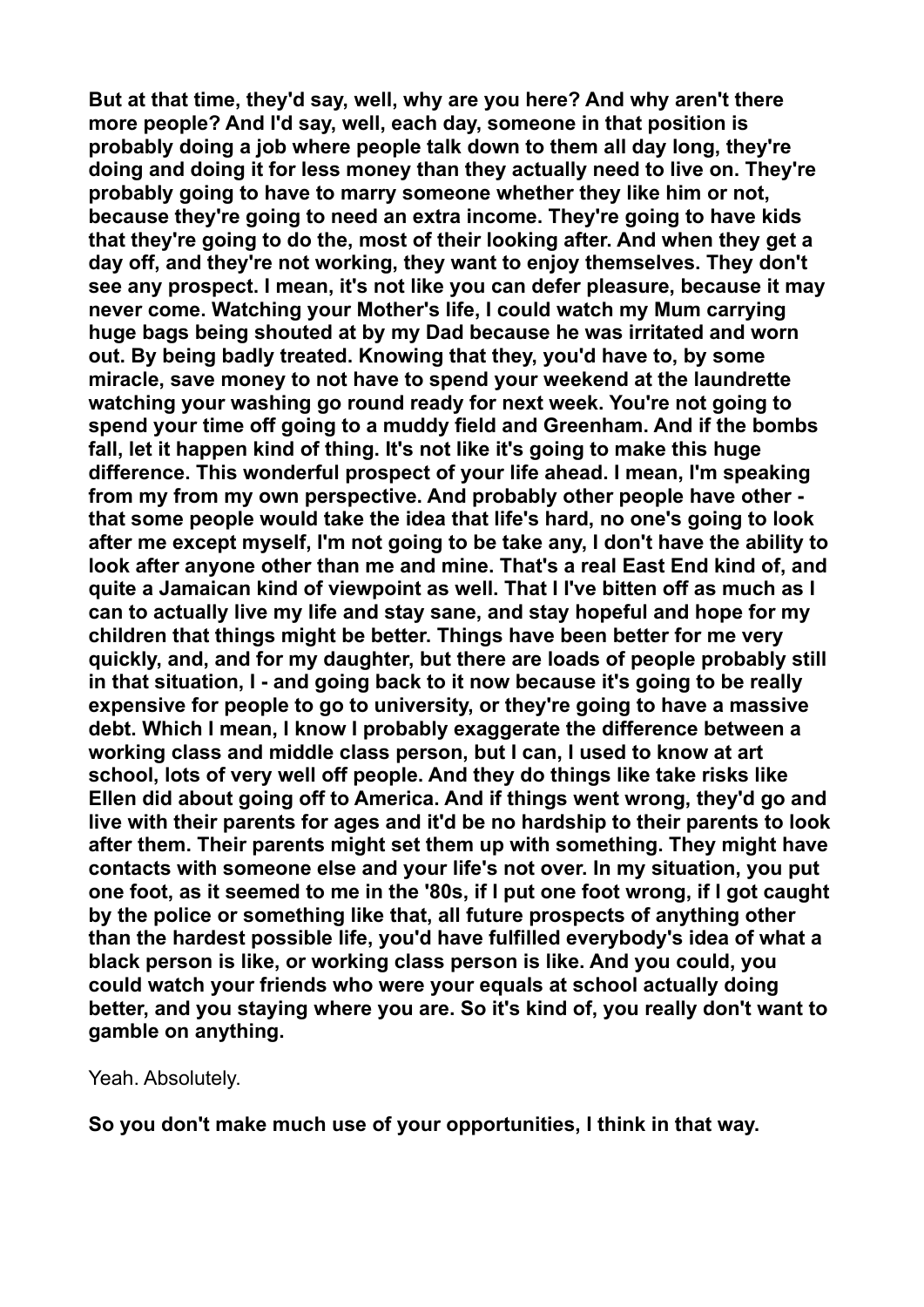Well, yeah, you're hanging on to what you've got and what you're paying for you to have, aren't you? And yeah. Somebody in your situation in the 80s getting arrested. You know, you don't have many options, do you?

**Well, I can tell you. My brother came. We went on the march against the erm in 1976 in Lewisham. And I didn't see it happen because I was marching with someone else with another group. He was with my family and I was with a group of friends. When I came home afterwards, he was missing. And I had to phone round all the hospitals to see if anything had happened. And we couldn't find him. We were really, really upset. It turned out he'd been walking along marching, and my brother's the most law abiding person could ever, ever hope to see. You've never met a straighter, kind of whiter black person. Anyway, he was marching along, he had a bit of an afro. He said that a woman had been taunting the police or done something, but she was white woman. She'd run into the crowd. She'd weaved through and gone behind him. And instead of chasing her the policeman just grabbed my brother by his Afro and dragged him into the back of police van. While he was in the police van, the police man said, 'Have you got any previous convictions or arrests or something?' And my brother being flippant, said 'What, like resisting arrest or something?' So they then put him on a charge of resisting arrest and told this absolute story about that he'd fought with them. But he had the most amazing luck.** 

#### What happened?

**It came to trial. I mean, my brother was due to go to America just after that. That would have been out of the question he wouldn't have been allowed to go. But it came to trial. And what happened was some students had been filming. And they managed to film the whole sequence, the girl running round the policeman grabbing my brother by his hair and dragging him. And my brother totally unresisting as is his personality going into the van. And the police man had actually given evidence, the judge, and they had to ask permission to be able to show the film. Judge allowed permission, film was shown. And the, the judge just made some remarks to the policeman about the quality of his evidence kind of thing. But nothing other than that. And, but the thing was, my brother was free, he didn't have a record, he could go to work, I'm sure he would have been maybe would have been able to go to university and so he could go to his trip to America. But it was so easy, not doing anything other than just going on a protest and doing absolutely nothing if you're black, to fulfil a stereotype of what black people are, i.e, they're troublemakers. They're this that and the other. And the thing is, of course, we're human beings. So of course, some black people are like that.** 

But there are people like that in every group!

**Yeah, it's so much easier to use when there's this whole kind of mythology about what you are as other kinds of people who don't belong here. I mean, the Windrush thing always winds me up because my, my actual Father, not**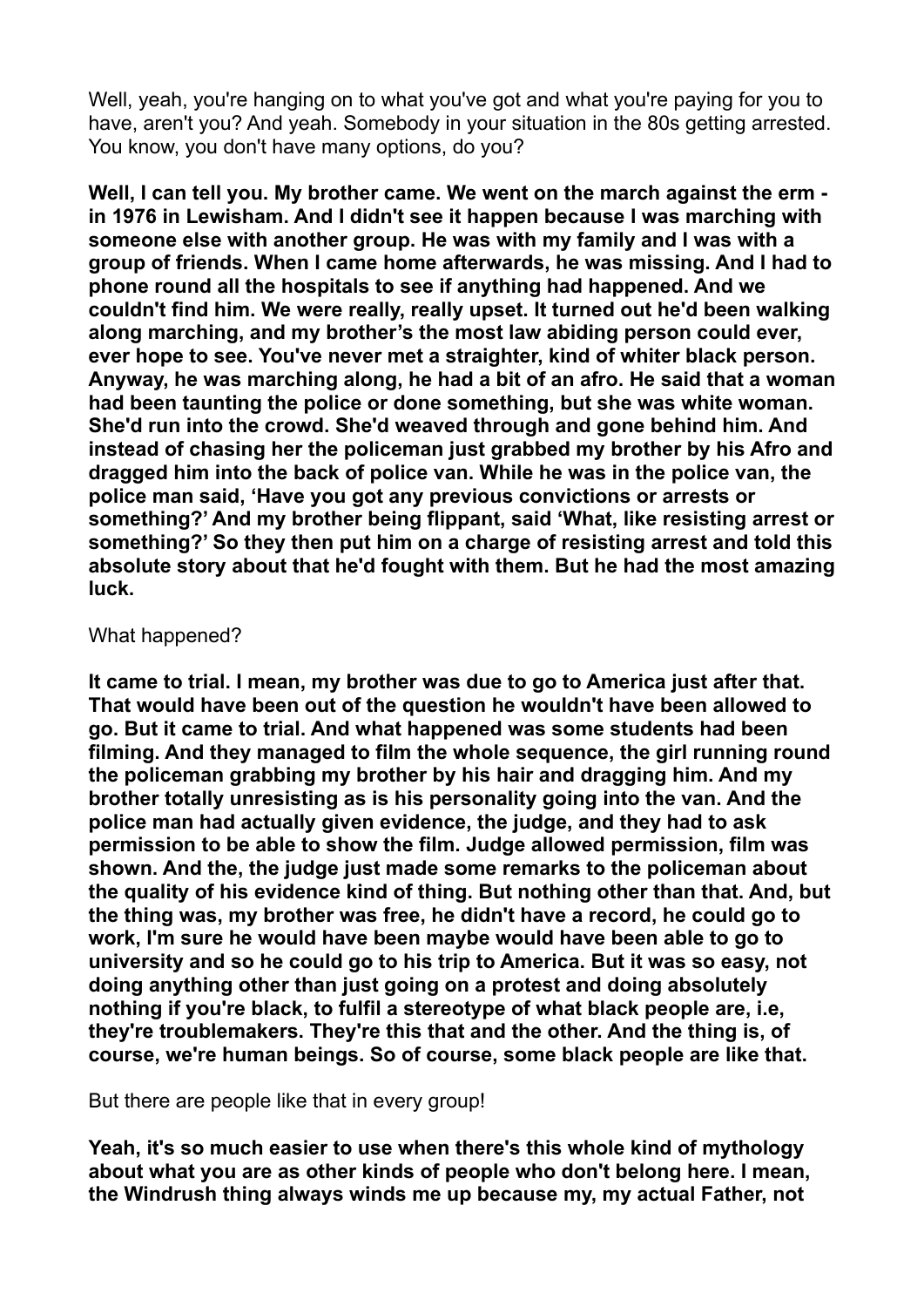**my stepfather, my father, came here in 1939, because he was recruited. At that time, the ordinary army wouldn't take any Jamaicans, but the RAF would. And he was recruited. He'd fallen out with his Dad, and was quite willing to come along and, and see a bit of the world. Which is how he came to be here. But there's, the Windrush allows people when you talk about the Windrush thing, to talk about black people post war as if we didn't have any part, in any of all the other things that had happened. And as if we hadn't been used all the way through English history, as long as they had any kind of foothold in those countries. We've been part of English history. But we're apparently we just arrived with a Windrush, you know, with our nice hats on and a bit of Caribbean music. And that kind of really winds me up. I, I love seeing books where and images of black people - I can remember I belong to this writers, black writers group. And every time that one of the people there was much older than me, and he said, every five minutes, they keep discovering black people. There is always new, and it's always brand new, and all that kind of thing. And then we fade back again. And then in a little while they'll discover us, but we're always more and more recent, our arrival. So our most recent arrival was Windrush, I think. But I expect it to happen because I do think things are in waves, but hopefully, hopefully in the right direction.** 

Yeah. And I suppose it's similar with you know, women. Women apparently weren't here for lots of things that happened. Yeah, just lots of men and half the population of the world just weren't there.

**And it's so easy to just take anything women do do as something that actually men did. I loved reading about and that's the best story is that one, that in Turkey they'd been immunising using pass and acorns and things. Since the 15th or 16th century, then Lady Montagu Wortley, a woman at least yeah, but also very privileged woman travelled, she observed it, she wrote it up, she brought it back to England by having written it up. So that was in the general knowledge. And so, and then a man later discovers the whole thing and writes it up, and then it actually becomes real. It's very interesting that for some, you know, like, the Americans discovering America or well, you know, the Italians discovering, when there's actually people there at that - and so on. I mean, we are there all along. And any achievement men have, I'm pretty sure that we'll have had a hand in it. But, you know, very, yes, I expect we'll carry on being rediscovered as important people.** 

So, what was I going to ask you - yeah, and why do you think that Greenham isn't that well known? I don't know. You know, you know, you come across people who, and I don't know how much Ellen, your daughter knew about it - but certainly, that's why we kind of set up Greenham Women Everywhere to tell younger generations about it and make it make people more aware of it. Why do you think that is?

**Um, its interesting I mean, that that may be to do with popular culture. I think that they could could be, there's loads of films in which they reference, you know, the anti-Vietnam demonstrations and things. But, and we've just about got that one about the women and Women's Lib-ers kind of protesting about**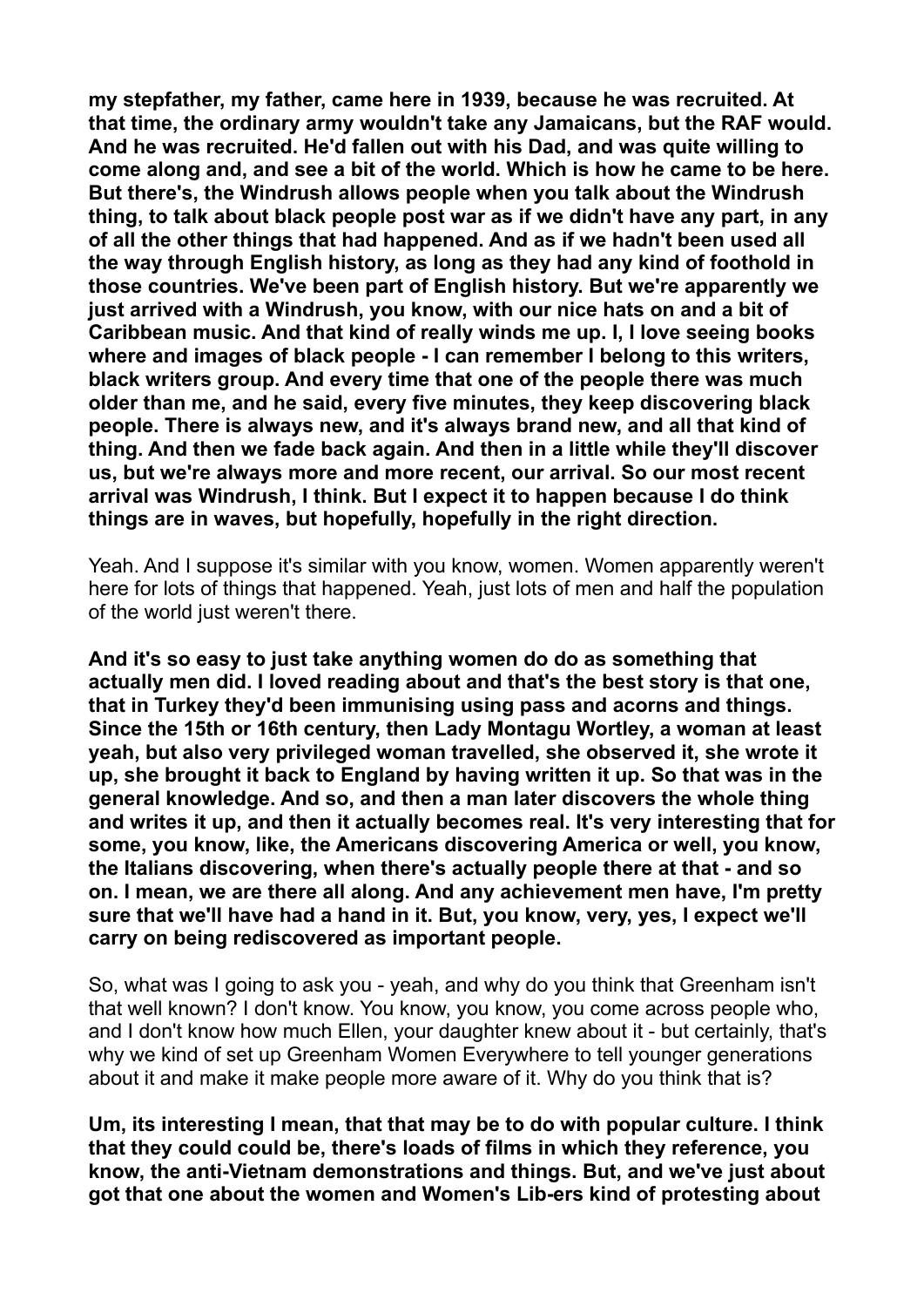**the Miss World beauty contest. Yeah. And so it has to be sort of partly, well, actually, the women really liked - but you know, being beauty contest winners and so on. It's, it doesn't go with the kind of narrative very well, but I think it's very important. I think the book will be very helpful. I think, you know, the next time we're rediscovered as being important people, the book will be very useful as kind of background and everything. People do document. I mean, I think it's really important to document what's been happening as a kind of, what is it like - people who climb a mountain have to put footholds in, and so on. You have to keep them because you're going to fall back every now and then you just want to be able to regain, regain lost ground. Yeah. So my daughter did know about - and she's incredibly impressed. And you know, I'd kind of because it hadn't come to my mind for any particular reason - I remembered it again, because I went to visit Ginny. And she showed me the photos. And I showed Ellen, I sent, this was maybe two or three years ago, I showed Ellen the photos, and she was absolutely staggered. She didn't think I'd had anything to do with it. And I never talked about it, because, you know, I was going through quite a few battles of my own and so on. And I wasn't thinking about the whole, you know, that kind of thing. And it's so interesting when you've - because this has brought it up, I've been talking to my friends about it. I spoke to one friend this morning, and she said, 'Do you know, I can't remember I think I probably was.' And she told me the friend that she would have gone with and everything. But it's quite you know, there's so many things that happen and so many, there are only a few - the demonstration in Lewisham always stands in my mind because my brother being arrested and going missing. The poll tax one because of the fire, the car and all that. We had to hide out for part of that. I can remember a CND March where I ruined a wonderful coat I had because it just poured the whole time. But I was, have been on lots of things and lots of things that I considered very important. And they kind of, possibly the problem getting old, unless you actually record things, they can just go missing completely. They come back again when you're reminded but,** 

Yeah, I think now it's a lot easier as well, isn't it? Because I mean, it's it's amazing that your brother's arrest was on camera. Because these days everyone's got their mobile phone. Yeah, constantly filming everything. But then in 1976 it's so lucky that somebody happened to be filming.

**So, lucky but absolutely lucky. So possible that that wouldn't - we knew him. We would've known that that wasn't true, his family because we know it kind of thing. He's one of those people who might well have said 'Aren't our British police wonderful.' And argued with you about it kind of thing. So it was I mean, it was a good eye opener for him. But we were so lucky and I think people respond better to things that are visual in some ways, because you know, you're having a direct experience.** 

Yeah, I agree, actually. And some, you know, we want to connect with younger people and get them, not just aware of it, but interested in it and passionate about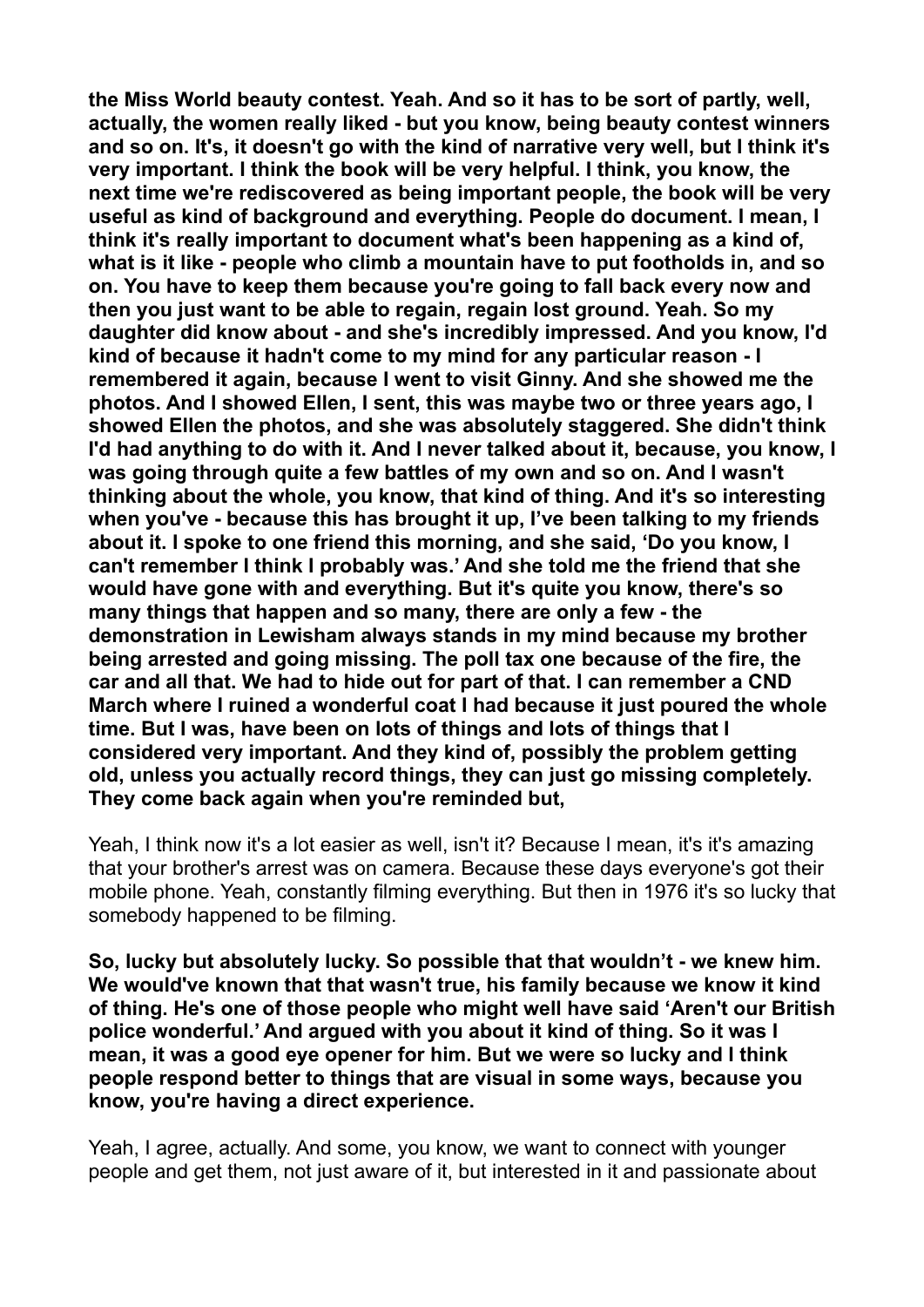it. And if it's just a big long essay about it - yes, lots of young people are interested in reading. But yeah, something visual really captures the event doesn't it.

**Something, it would be really good when there's more film, women filmmakers, and somebody does this thing about Greenham Common - I think that'd be wonderful thing. They'd probably have to put some sort of story into it kind of thing. But I still think that's the kind of thing you need to kind of and it, we need that kind of thing to reinforce our awareness of ourselves. It's quite hard to be professional or do some sorts of jobs without the kind of confidence of having been accepted and people understanding you as being capable. I re-qualified, after teaching to become an educational psychologist, I'd been to hundreds of meetings as a teacher, and I'd pop in and say, 'Oh, by the way, I think such and such a thing,' and be completely ignored, as far as I was concerned. The first day I'd qualified and went in on a, on a work occasion to a group meeting of teachers, head teachers and so on - which, you know, as I say, I'd spent 16, maybe 20 years going to teachers meetings. First day as an EP, very inexperienced EP, they said - educational psychology. They made some comment, and I chirped up with my two pence worth everyone was silent, they all listened to me, and made notes. And it got - and when I said things, they were implemented. It's very important for women to have status, because it actually changes how much power, how much effect you have. Whether people listen to you or hear you, or puts things into effect. So, erm.** 

Yeah, oh, ed psychs are like gold dust. I was a teacher for 17 years, and a head of house. And yeah, trying to get in on the list to try and get the ed psychs in when they came in we were like, yes, please!

**But the thing was, I was really fairly inexperienced. And lots of teachers around there could well have said some of the things I'd said. But no one would have your little role, your status thing. It would be a good time when most adults have a bit of status and can be listened to, especially if they've had 17 years experience of doing something or whatever.** 

Yeah, definitely. You said to you, your degree. So your first degree was in arts?

**First degree was in art, yeah. I then did postgraduate teaching degree. And then I'd been teaching for a long while and was getting really sick of being talked down to and spoken to as if I was a kid. Yeah, on many occasions. And there was a notice on the noticeboard in the common room, the teachers, staff room, that said there was a shortage of EPs, and that you could get financial support to do the study and so on. So I applied and you have to really - and you can do a conversion degree from a teacher's degree to a psychology degree or any, from an art degree to a psychology degree. Did a conversion course and then did evening classes at the Institute of Education. There, my benefit was I live in London, where I could find I was still a single parent at that point. But I could find somewhere that I could get to by tube in half an hour to study in the evenings after work, I wouldn't have been able to**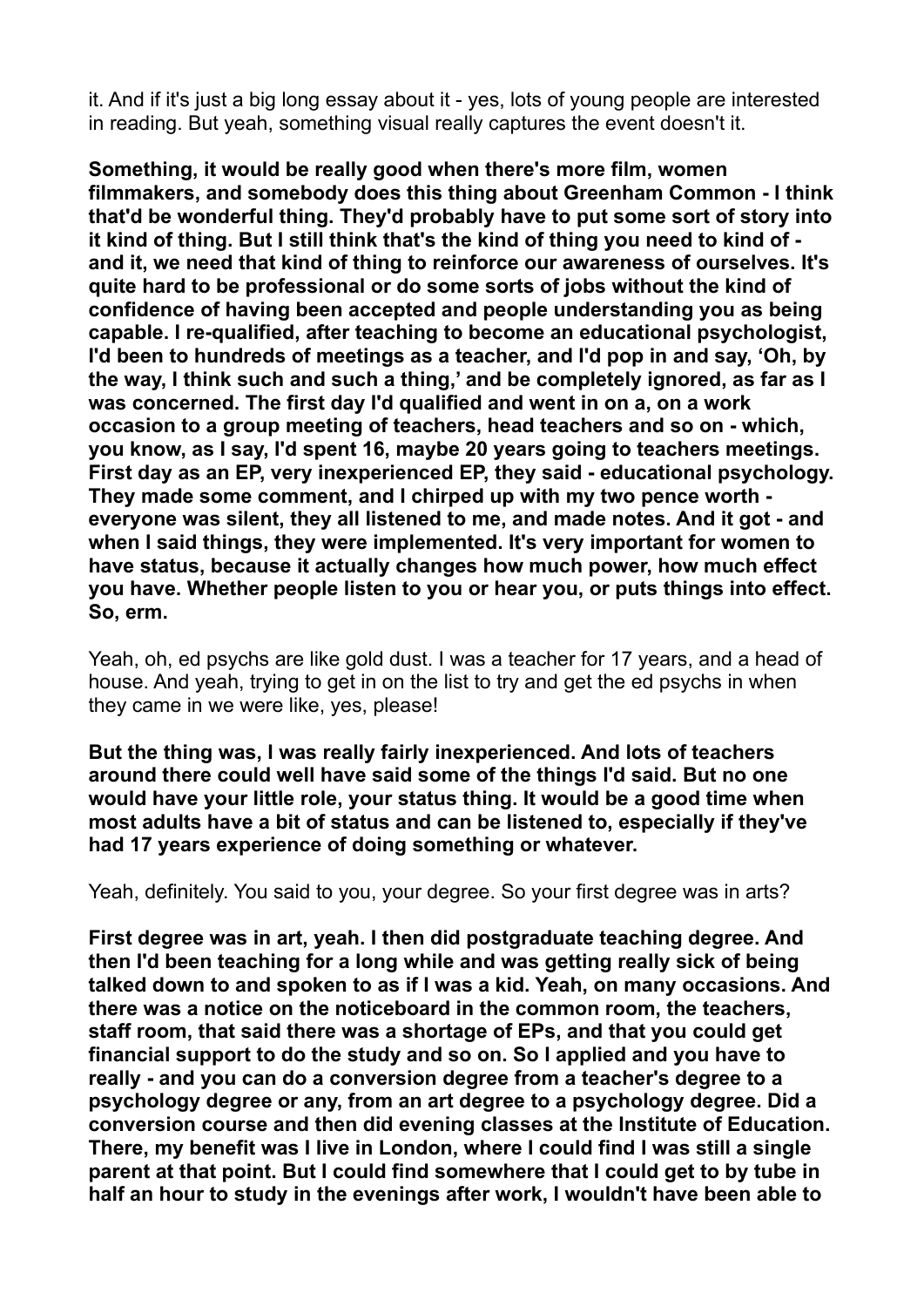**do that if I'd been living anywhere further out. I couldn't afford to run a car. So I wouldn't have been able to go anywhere much further and I still had to be at home for my daughter and so on. So erm, there are lots of things about living in a capital city and having good public transport and things like that that give - and of course having proper, you know, bursaries funding to study. And I sure was a very, you know, I think I was a real asset and so on. Because I'd had a lot of experience. I've worked in women's refuges, I've worked in - I've had the experience of being a battered wife, being the child in a domestic violence situation. I've had, I know what kind of things kids put up with. But quite often it's very difficult to come from that position to actually get into any kind of position where you have any kind of power to be taken seriously about anything other than as the victim, rather than as someone who might have an insight or something, you know.** 

What were your - did you come across any of the artwork at Greenham? Any of the publications or anything, just from the point of view of an artist? Do you have any memories of any of that?

**I remember seeing needlework kinds of things, brilliant banners. Photographs as well, I think, count too. Do you know, I never did any paintings about it. I tend to do portraits and things I've never - I'll show you my pictures here. This is Ellen, my daughter.** 

Oh wow!

# **My partner.**

Oh, they're incredible!

## **Yeah, but I couldn't make a career as an artist because I just didn't have the nerve of kind of putting myself out or taking, I didn't want to be poor, which I think you'd have to be to**

That's it, you either need to be poor or like you say, have a well off family and have that freedom to be an artist and not have an income for quite a while and be supported.

**I remember when I graduated from art school, one of the tutors went up to my brother and said, 'You'll have to support her, you know, you'll have to help her through this. He was very quiet about it. But I think he would have helped me but you don't want to spend your whole time sponging of your family when you know, they're living close to the bone as well.** 

Yeah, yeah, of course.

**And a wonderful thing about, teachings a worthwhile job and so on. And it makes you feel good about yourself. And the longer you do it, the better you feel about yourself. It was, it was very good for me. It gave me a lot more**